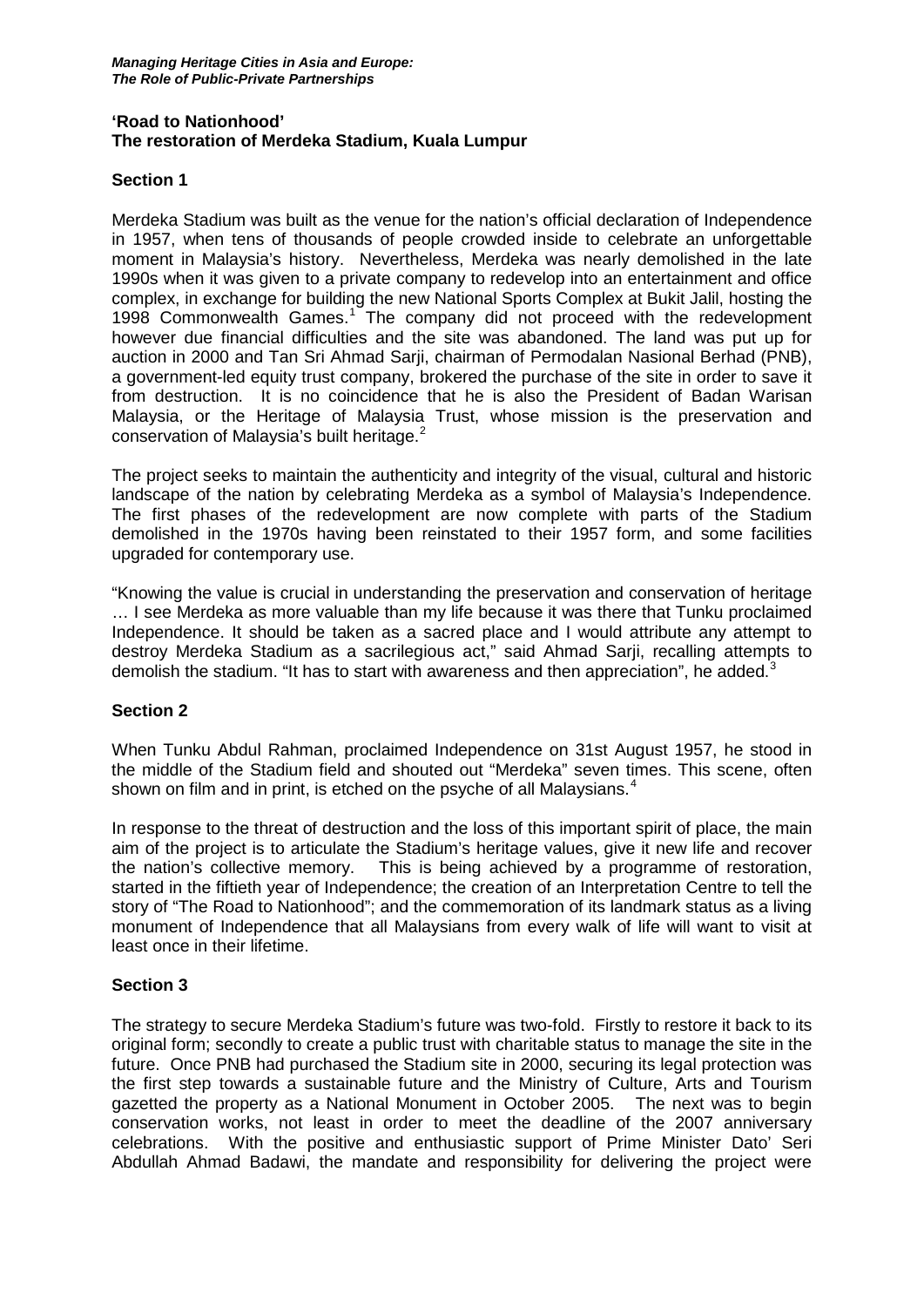given to Badan Warisan Malaysia (BWM). Approval of the conservation plans was expedited through an agreement between PNB and the Prime Minister himself.

The project has brought together a heritage trust, a private company and government departments:

- The limited company PNB has funded the project, from its purchase of the stadium and the adjacent sites for approximately US\$100 million, to its maintenance and now its restoration. It has also taken the lead role in terms of risk assumption and entrepreneurship.
- BWM, a heritage NGO, has provided technical expertise and vision for the conservation and management plans. It has also made the critical link with local people throughout the restoration process.
- The Ministry of Culture, Arts and Heritage and other government departments have given political support, such as an agreement in 2001 with the Ministry of Sports for the Stadium's continued use as a sports venue, and the government's heritage, education, sports and tourism agencies are providing future funding, depending on the nature of projects.

The Public-Private Partnership has culminated in the formation of the Merdeka Heritage Trust, a specially constituted public trust with the aim of preserving the place in posterity for the nation.<sup>[5](#page-3-4)</sup> Its establishment is another landmark, returning the site from private ownership to the citizens of Malaysia. The MHT will generate funding through tax-exempted donations, rentals for events and sports activities and entry fees for visitors on guided tours.<sup>[6](#page-3-5)</sup>

## **Section 4**

The on-going conservation work has had its ups and downs. The biggest challenge was to get all the stakeholders, consultants and contractors to understand that this was indeed a conservation project, a difficult concept for a relatively modern building, half of which (the upper tiers added in the 1970s) needed to be demolished! However, the project team have been successful and the work is considered a benchmark by the conservation community, winning a UNESCO Asia-Pacific Heritage Award of Excellence in 2008. The Stadium continues its multi-functional sports and events use but now restored and with upgraded facilities, it is much better positioned to serve the community and has contributed to the economic viability and social vibrancy of the surrounding environment. Several sporting bodies have located themselves in the neighbourhood precisely for this reason, adding to the synergy between related activities. The Partnership has confirmed the importance of cultural NGOs and private companies working alongside government agencies to gain higher levels of understanding and in the words of Tan Sri Ahmad Sarji, "A strong political will is vital"<sup>[7](#page-3-6)</sup> – from providing heritage education in schools to earmarking conservation areas in their local plans and supporting tax incentives.

# **Section 5**

As phase two of the conservation works draws to a close, the lessons learned from the Partnership begin to become clear:

• In many heritage PPPs, long-term protection is often driven by the public sector. This was not the case at Merdeka although when the authorities understood the clamour to preserve the Stadium, they acted to support this with designation. Legal protection and enforcement is essential for PPPs.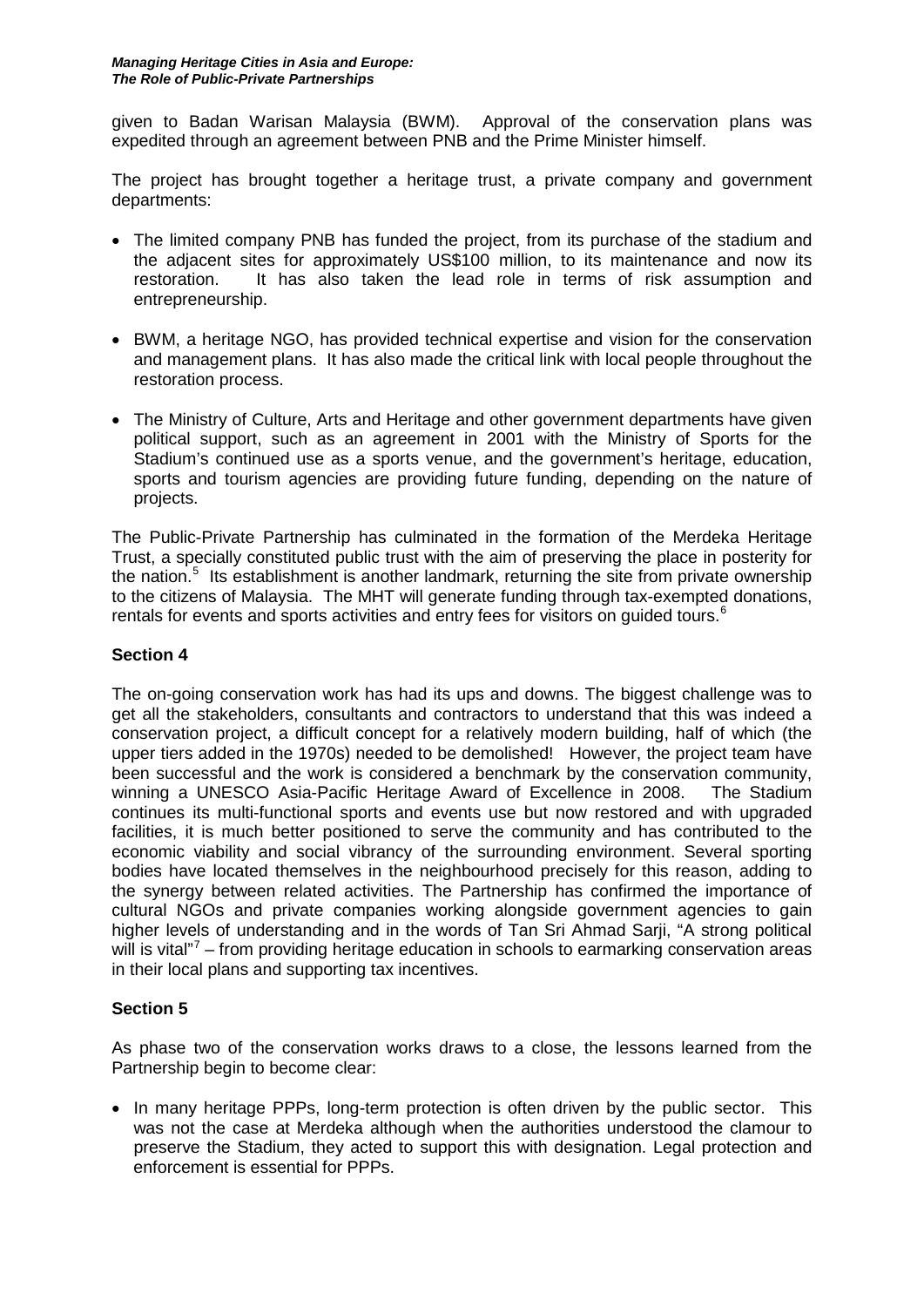- In the early stages, this partnership seemed imbalanced by the huge investment of the PNB and relatively low risk taken by the public sector. This project should give public partners greater confidence for future heritage PPPs.
- The formal establishment of the MHT means that the public can reclaim ownership and responsibility for the property in a defined agreement.

This case study shows us:

- How important it is to find the right balance between use and value.
- Unlike other categories of urban infrastructure, the leverage of public to private resources in heritage PPPs can be very high – making frugal use of scarce public sector resources.
- In most places there is a sense of 'ownership' of heritage buildings, regardless of who the deed holders happen to be.

# **Section 6:**

Elizabeth Cardosa Executive Director, Badan Warisan Malaysia Email: [heritage@badanwarisan.org.my](mailto:heritage@badanwarisan.org.my) Telephone: +60 (0)3 2144 9273 Fax: +60 (0)3 2145 7884 [www.badanwarisan.org.my](http://www.badanwarisan.org.my/)

# *Section 7*

<sup>1</sup> King, Ross, *Kuala Lumpur and Putrajaya: Negotiating Urban Space in Malaysia*, 2008 NUS Press, p 124

<sup>2</sup> Submission for *UNESCO Asia-Pacific Awards for Cultural Heritage Conservation*, 2008 Badan Warisan Malaysia

<sup>3</sup> *Too much to lose*, 6 Sep 2011, The Star (Pages 1-3)

<sup>4</sup> King p xxiii

<sup>5</sup> Announcement of the formation of the 'Merdeka Heritage Trust' *Office of the Prime Minister of Malaysia*, Statement, 8 February 2007

<sup>6</sup> *Trust To Manage Merdeka Stadium, Stadium Negara*, Malaysian National News Agency, 8 February 2007

<sup>7</sup> Ibid *Too much to lose*

# *Author profile*

Catherine Leonard joined the UK National Trust in 1999, when she was responsible for the Trust's work with overseas heritage groups and managing the European Network of National Heritage Organisations. Catherine now heads the INTO Secretariat and is the strategic lead for the organisation's international co-ordination, including resource management, programme development, communications and relationships with INTO members (including BWM), other ngos, policy makers and institutions worldwide. Catherine studied languages